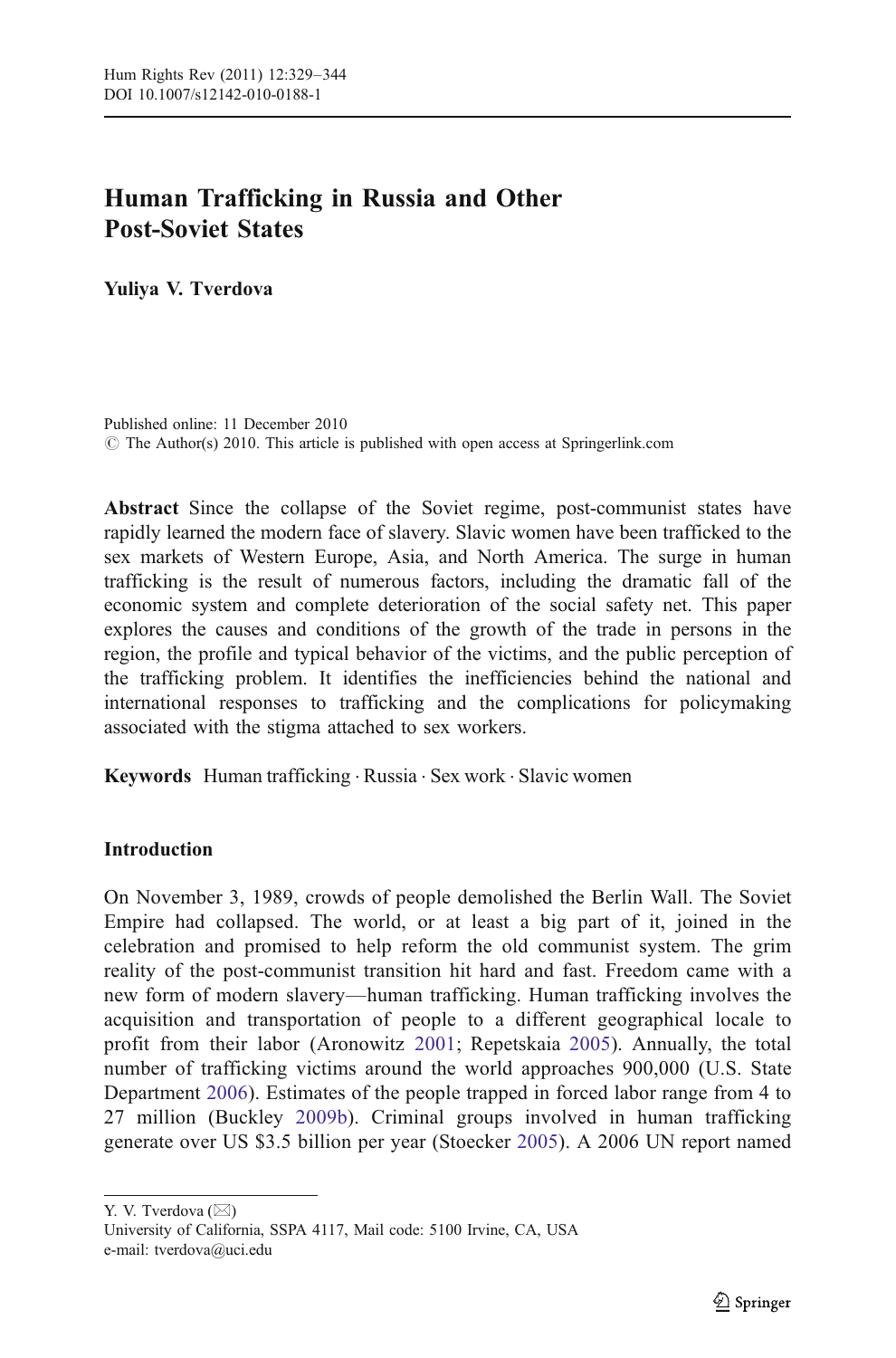127 countries of origin and 137 countries of destination of human trafficking (UNODC [2006\)](#page-14-0).

Although historically silent about human trafficking, the Russian government declared trafficking in people a threat to national security in 2004. By then, a number of NGOs like Syostri (Sisters), along with some scholars and a representative from the Duma<sup>1</sup> pushed for a change in the Russian criminal legislation to include an antitrafficking law (Shelley and Orttung [2005](#page-14-0); Buckley [2009b](#page-11-0)). Although more narrow than the activists and what the U.S. State Department wanted, new legislation was adopted in 2003 (Buckley [2009b](#page-11-0)).

This paper provides insight into the nature of human trade in Russia and the other former Soviet Union states. Specifically, it delves into the causes of sex trafficking, develops a portrait of the victim and her typical behavior, and addresses public perceptions about the state of human trafficking and the trafficked. The study concludes by evaluating current anti-trafficking efforts in the former Soviet republics.

### Academic Research on Human Trafficking

Since the mid-1990s, most explanations of human trafficking revolve around the economic concepts of supply, demand, risks, and profits (Salt and Stein [1997;](#page-13-0) Hughes [2000;](#page-12-0) Shelley [2003\)](#page-14-0). High demand for sexual services and cheap labor in more developed countries is met by an ample supply of women and children, and some men from poor nations. The covert nature of human trade, the underdevelopment of the laws against trafficking, the strong reluctance of the victims to press charges and testify against their captors, and lenient sentences make it a lowrisk criminal activity with high profit margins.

The supply-side of human trafficking has been studied in greater detail than the demand-side. Much of this literature focuses on the mechanisms of trafficking, namely the recruitment, transportation, and exploitation of the victims as well as the criminal networks involved in the business (Caldwell et al. [1997](#page-12-0); Schloenhardt [1999;](#page-14-0) Shannon [1999](#page-14-0); Aronowitz [2001;](#page-11-0) Viuhko [2010](#page-14-0)). In contrast, the demand-side of trafficking has received significantly less attention, but, as some note, needs to be addressed in order to fight trafficking effectively (Bertone [1999](#page-11-0); Taylor and Jamieson [1999](#page-14-0)).

Studies of human trafficking related to economic and political upheaval, represent a special segment of the economic argument. Hughes ([2002\)](#page-12-0) and Klopcic ([2004\)](#page-13-0), for example, point to the devastating effects of economic downturns and militarized disputes for the increased vulnerability of women and children. The presence of international forces increases the demand for sexual services thus fueling trafficking (Tritaki [2003;](#page-14-0) Agathangelou and Ling [2003](#page-11-0); Farr [2005;](#page-12-0) Mendelson [2005](#page-13-0); Allred [2006;](#page-11-0) Hughes et al. [2007;](#page-12-0) Zimelis [2009](#page-15-0); Smith et al. [2008](#page-14-0)).

While early accounts of human trafficking sought to define and publicize the problem (IOM [1995](#page-12-0); Caldwell et al. [1997;](#page-12-0) Chuang [1998](#page-12-0); Graycar [1999](#page-12-0); Kyle and Koslowski [2001\)](#page-13-0), recent studies are devoted to legal issues and anti-trafficking policies (Derks [2000;](#page-12-0) Kelly and Regan [2000;](#page-12-0) Gallagher [2001;](#page-12-0) Ryf [2002](#page-13-0); Bishop [2003;](#page-11-0) Richards

<sup>&</sup>lt;sup>1</sup> The Duma is the lower house of the Russian legislative branch.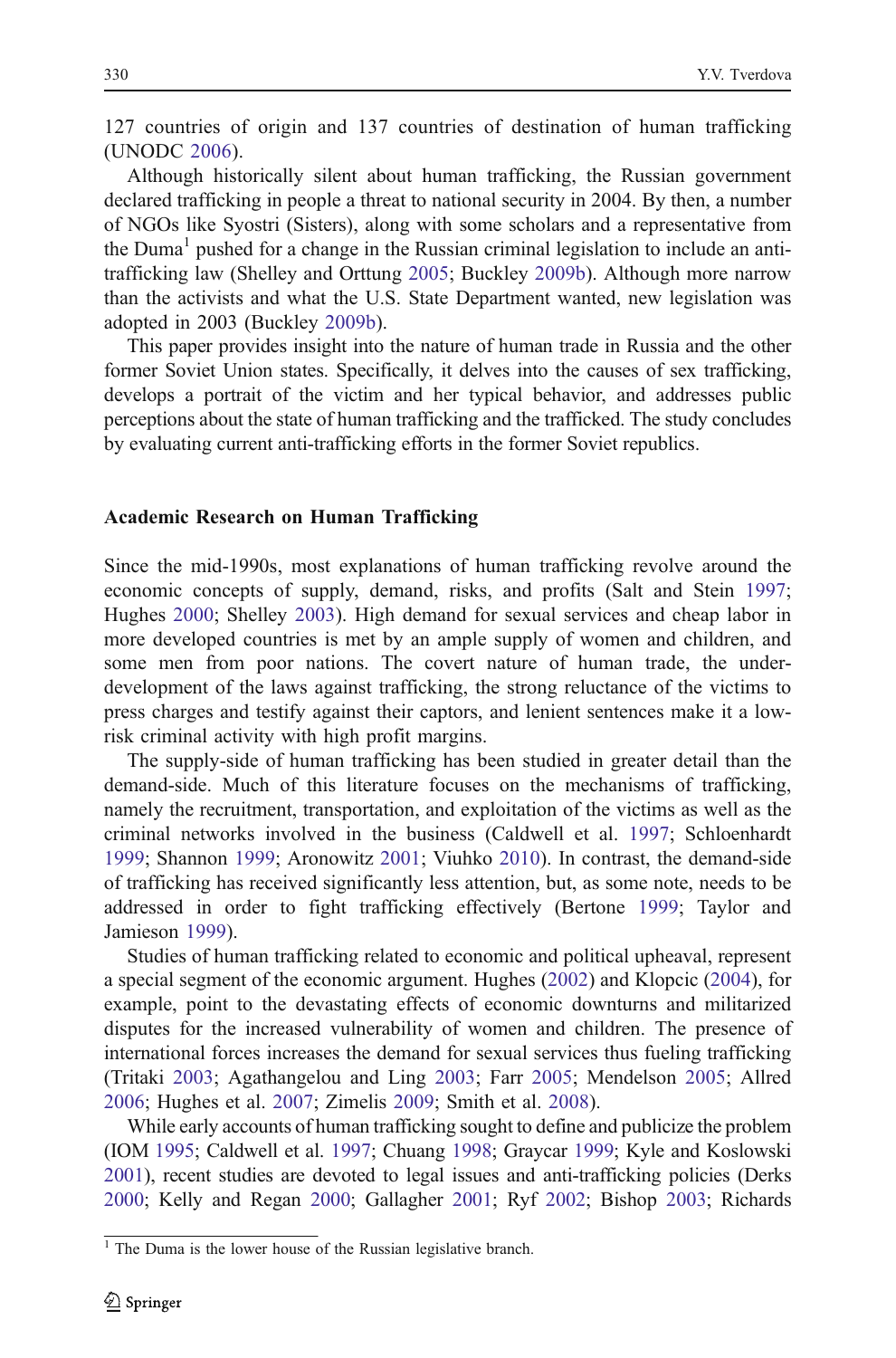[2004;](#page-13-0) Hyland [2001;](#page-12-0) Shigekane [2007\)](#page-14-0). A major difficulty in the literature is the lack of unified standards to assess the outcome of the anti-trafficking efforts (Laczko [2002;](#page-13-0) Laczko and Lee [2003;](#page-13-0) Laczko and Gozdziak [2005](#page-13-0)). The evaluation process is complicated by the scarcity of reliable data (Savona and Stefanizzi [2007\)](#page-13-0). For that same reason, quantitative studies of human trafficking are exceptionally rare (Goździak and Bump [2008](#page-12-0)), whereas qualitative studies commonly draw on individual accounts of former trafficking victims (Cadet [1998;](#page-12-0) Bales and Trodd [2008\)](#page-11-0).

Most of the evidence on human trafficking from the former Soviet bloc is anecdotal and comes from non-government women's groups (Shelley [2003;](#page-14-0) Orlova [2004;](#page-13-0) Stoecker [2005](#page-14-0); Shelley and Orttung [2005](#page-14-0); Sulaimanova [2006;](#page-14-0) Buckley [2009a,](#page-11-0) [b](#page-11-0)). Academic research in the region is scarce and mostly has been produced in the past decade (Shelley [2003](#page-14-0); Orlova [2004;](#page-13-0) Stoecker [2005;](#page-14-0) Shelley and Orttung [2005;](#page-14-0) Sulaimanova [2006;](#page-14-0) Buckley [2009a](#page-11-0), [b\)](#page-11-0). A major obstacle to research on the topic, of course, is the criminal, and therefore, secretive nature of the business of human trafficking. There are substantial risks associated with this information gathering. For example, a Russian journalist was severely beaten after publicizing the research of a Russian scholar, Lyudmila Erokhina, on the collusion between traffickers and the tourist industry (Stoecker [2005](#page-14-0)).

Still, we do know a few facts about human trafficking. First, many more women than men are victims of trafficking. Sex industries act as primary employers of trafficked women, although women are also used in domestic services (Hughes [2000;](#page-12-0) Tsutsumi et al. [2008\)](#page-14-0). Second, we know the major exporter and importer states and the transit routes of trafficked victims (Stoecker [2005](#page-14-0); Shelley [2005;](#page-14-0) Shelley and Orttung [2005](#page-14-0); Buckley [2009b\)](#page-11-0). Third, we have a general profile of the trafficking victims (Bertone [1999;](#page-11-0) Shelley [2005\)](#page-14-0). Fourth, we know how traffickers recruit potential victims and the conditions of their work (Erokhina [2005](#page-12-0); Waugh [2006\)](#page-14-0). Fifth, the number of prosecutions and convictions for trafficking are painfully small, primarily due to the victims' reluctance to press charges (Zakhari [2005](#page-15-0); Sulaimanova [2006;](#page-14-0) Buckley [2009b\)](#page-11-0). Finally, individual countries and the international community are not yet effective in fighting human trafficking or protecting and rehabilitating its victims (Tiuriukanova [2005;](#page-14-0) Zakhari [2005;](#page-15-0) Buckley [2009b](#page-11-0)).

Every year between 20,000 and 60,000 Russian women become victims of traffickers, and no less than 500,000 have been trafficked from the country since the collapse of the Soviet Union (Buckley [2009b\)](#page-11-0). Russia has become one of the largest exporters of women for the sex industry (UNODC [2006\)](#page-14-0). Russia also provides multiple transit routes for human traffickers from the poorer countries of the former Soviet Union (V Bashkirii Zaderzhan [2010](#page-14-0); V Novosibirske Osuzhdena [2010;](#page-14-0) 40 Chelovek Soobschili [2010](#page-11-0); Ruzanova [2008\)](#page-13-0). The economic explanation for the expansion of human trafficking, however strong, does not paint the full picture of the problem in the post-Soviet states. What follows is an attempt to explicate the factors that contribute to the explosion of human trafficking, especially for sexual exploitation, in Russia and other former Soviet republics. Along with the economic and legal explanations behind trafficking, I focus on the social and psychological aspects of modern slavery in Russia. The consequences of gender inequality, patriarchic traditions, the mythology of prostitution, and the sexual revolution created a unique combination of factors contributing to the upsurge in sex trafficking and exploitation.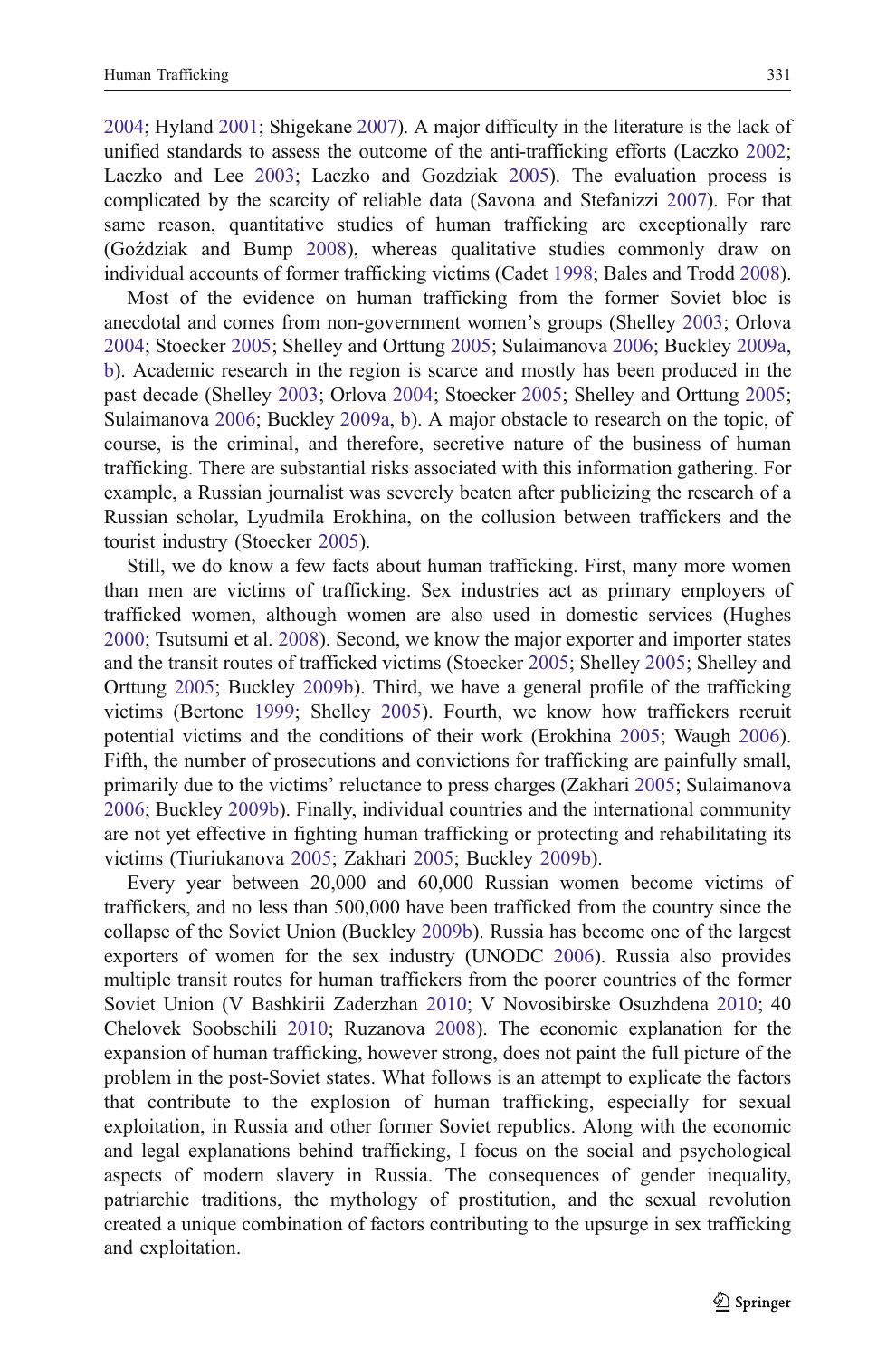## Romanticizing Prostitution

Prostitution at a mass level has existed in Russia since the end of the seventeenth century (Bernstein [1995;](#page-11-0) Malakhov [2001\)](#page-13-0). The status of the profession changed with each new monarch from the criminalization of prostitution to its strict state regulation to the requirement that prostitutes should wear special yellow dresses. At the second half of the nineteenth century in tsarist Russia, most prostitutes came from the peasantry. After the abolition of serfdom at the peak of industrialization, freed peasants rushed to the cities in search for work. Unable to find employment, many women turned to prostitution. Interestingly, the methods used to recruit sex workers at that time bear a strong resemblance to the modern schemes. For instance, special recruiters went to the countryside to lure unsuspecting female peasants with the prospect of high-paying jobs in urban centers and subsequently forced them into prostitution (Malakhov [2001\)](#page-13-0).

In the first years after the Bolshevik Revolution, the communist state launched a vigorous campaign against prostitutes, who, by Lenin's order, were sometimes executed and sent to labor camps (Malakhov [2001](#page-13-0)). "Communism is the grave of prostitution," was declared by the State Commission to Fight Prostitution in 1919 (ibid.). This policy, however, was eased in the early 1920s with a partial return to a market-based economy and the general improvement of economic conditions (ibid.). In addition, the rejection of the institution of marriage and family by some prominent communist officials as "bourgeois" and obsolete led to a new surge in prostitution. Starting in 1929 prostitution, however, was once again brutally repressed and almost completely eliminated during Stalin's rule (ibid.).

During the balance of the Soviet era, prostitution survived in the underground and ceased to be a topic of public discussion (Namedni [1987](#page-13-0)). This changed in 1986 with the publication of an investigative report in one of the leading Moscow newspapers about the work of elite prostitutes exclusively servicing foreign clients (ibid.). The life of elite prostitutes was portrayed as carefree and prosperous in television and later in a hit movie "Interdevochka." This mythology of prostitution in the media infiltrated the culture. According to two public opinion polls conducted among high school girls at the end of 1989, prostitution made the top ten of the most prestigious and desirable professions (ibid.).

#### Sexual Revolution in Russia

The first years of perestroika opened a public conversation about sex-related topics in general. For instance, two TV journalists, Phil Donahue and Vladimir Posner, hosted a series of live broadcasts between studio audiences in the United States and Russia. In one of the broadcasts, a woman from Boston complained that commercials in the U.S. overexploited sexual images and inquired whether that was the case in the USSR. "There is no sex in the USSR," was the answer given by a female audience member on the Russian side. She meant to say "on television," but the end of the statement drowned in the sea of laughter on both sides of the ocean. This phrase has since become a popular joke, but, as common wisdom goes, there is a grain of truth in every joke (Znamenitoi Fraze 15 Let [2001](#page-15-0)).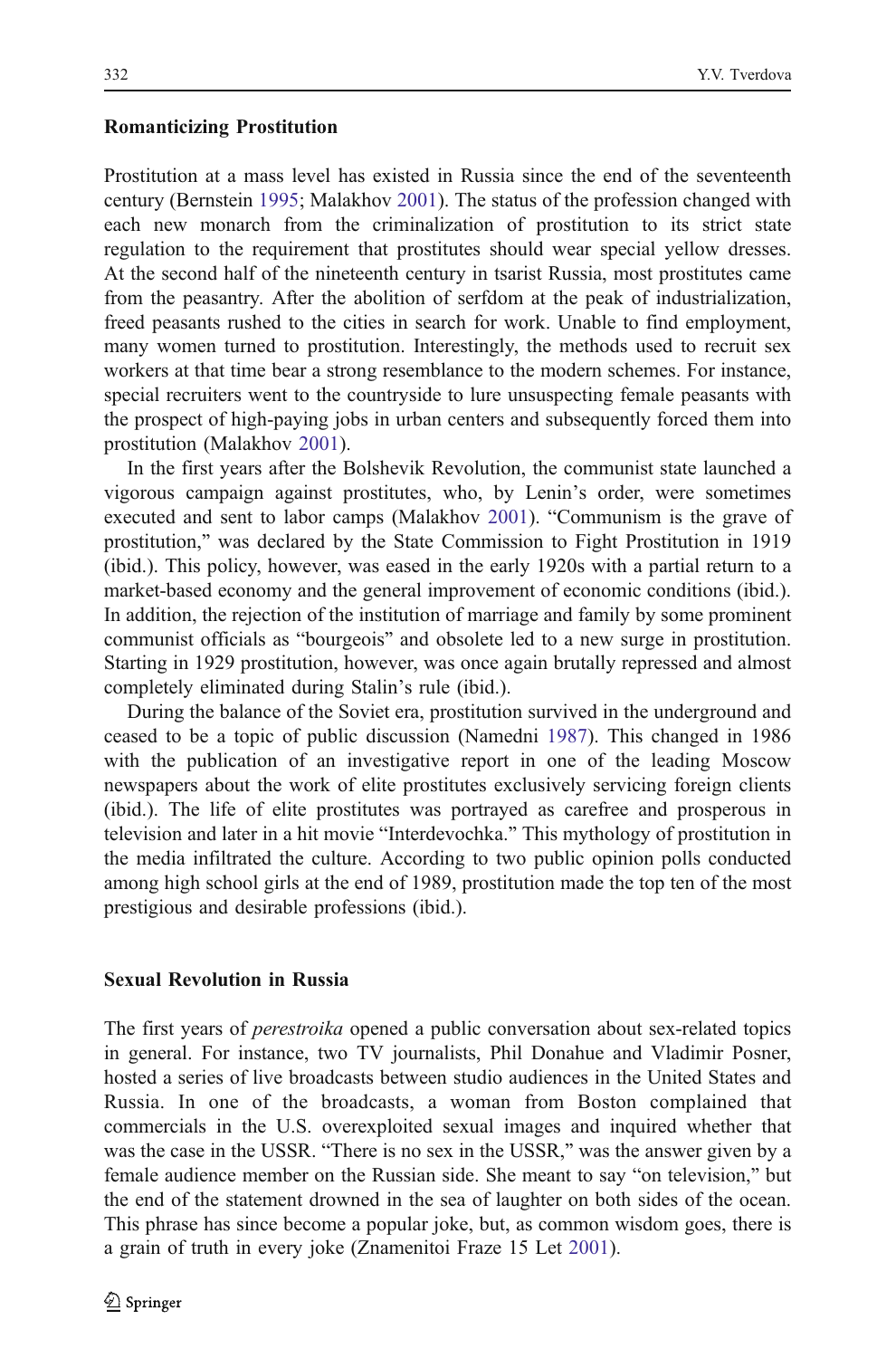Sexuality, condemned by the communist ideology as a capitalistic vice, had not been a part of public discourse since the 1920s (Namedni [1993\)](#page-13-0). Now in the late 1980s, sexuality was embraced and celebrated by the younger generation as a symbol of changing times and *perestroika*. Sexual freedom became politicized as a form of protest against the old regime. Sex shops sprouted in big cities and drew so much curiosity that the owners were able to charge an entrance fee. By 1993, as newspaper sales were rapidly falling, an erotic publication, "SPID-Info," emerged as the leader in the printed media with monthly sales of 4 million copies (Namedni [1993\)](#page-13-0). The production and distribution of pornography was unregulated, and pornographic videos were widely available. Women's fashions became minimalist and provocative. Short skirts, low-cut shirts, high heels, and heavy makeup dominated the fashion trend and were meant to send a concrete message to the rest of the world: I am free, I am sexy, and I am proud of it (Namedni [1988](#page-13-0)).

Rapidly growing prostitution was a by-product of the belated sexual revolution. Inspired by media and movies, young girls were no longer ashamed to offer their bodies for sale. Some college students and young female professionals saw it as an easy way to make extra money while pursuing their main career goals. Others moved to Moscow and other cities to work at night clubs and restaurants, which commonly implied stripping and prostitution (Meshkov [2008\)](#page-13-0).

This expression of female sexuality and freedom occurred as men felt more freedom to violate a woman's body (Pilkington [1996;](#page-13-0) Zabelina [1996](#page-15-0); Buckley [1997\)](#page-11-0). The number of rape reports skyrocketed in the late 1980s and early 1990s (Johnson [2005\)](#page-12-0). Men excused themselves by arguing with young girls and women incited sexual assaults with provocative dress, talk, and behavior (Khodyreva [2004](#page-12-0); Johnson [2005\)](#page-12-0).

# Economic Underpinnings of Human Trafficking

The collapse of the Soviet regime and the economic shock that hit the former communist countries resulted in the immediate deterioration of the living standard among the general population (Ashwin [2006;](#page-11-0) Lavigne [2007](#page-13-0)). Women, however, suffered more severe economic consequences than men. Unemployment, nonexistent under communism, was much higher in the female labor force, and women had more difficulties transferring from the public to the private sector due to the widespread social stigma (Bridger et al. [1995;](#page-11-0) Kay [2006;](#page-12-0) Ashwin [2006](#page-11-0); Shvedova [2009\)](#page-14-0). Those able to keep their jobs experienced terrible wage delays, which lasted for months and, in some cases, even years (Ashwin [2006\)](#page-11-0). Unimaginable hyperinflation in the 1990s made money worth less by the day, and the bankrupt government was unable to provide a safety net.

#### Lawlessness and Corruption

The absence of a functional legal system played a substantial role in the rise of human trafficking. Although the communist regimes fell almost overnight, the old legal systems were not rapidly replaced. The nascent Russian democracy inherited most of its criminal laws from the former Soviet legal code, where human trafficking was not prohibited or even defined. The old Soviet systems had laws against rape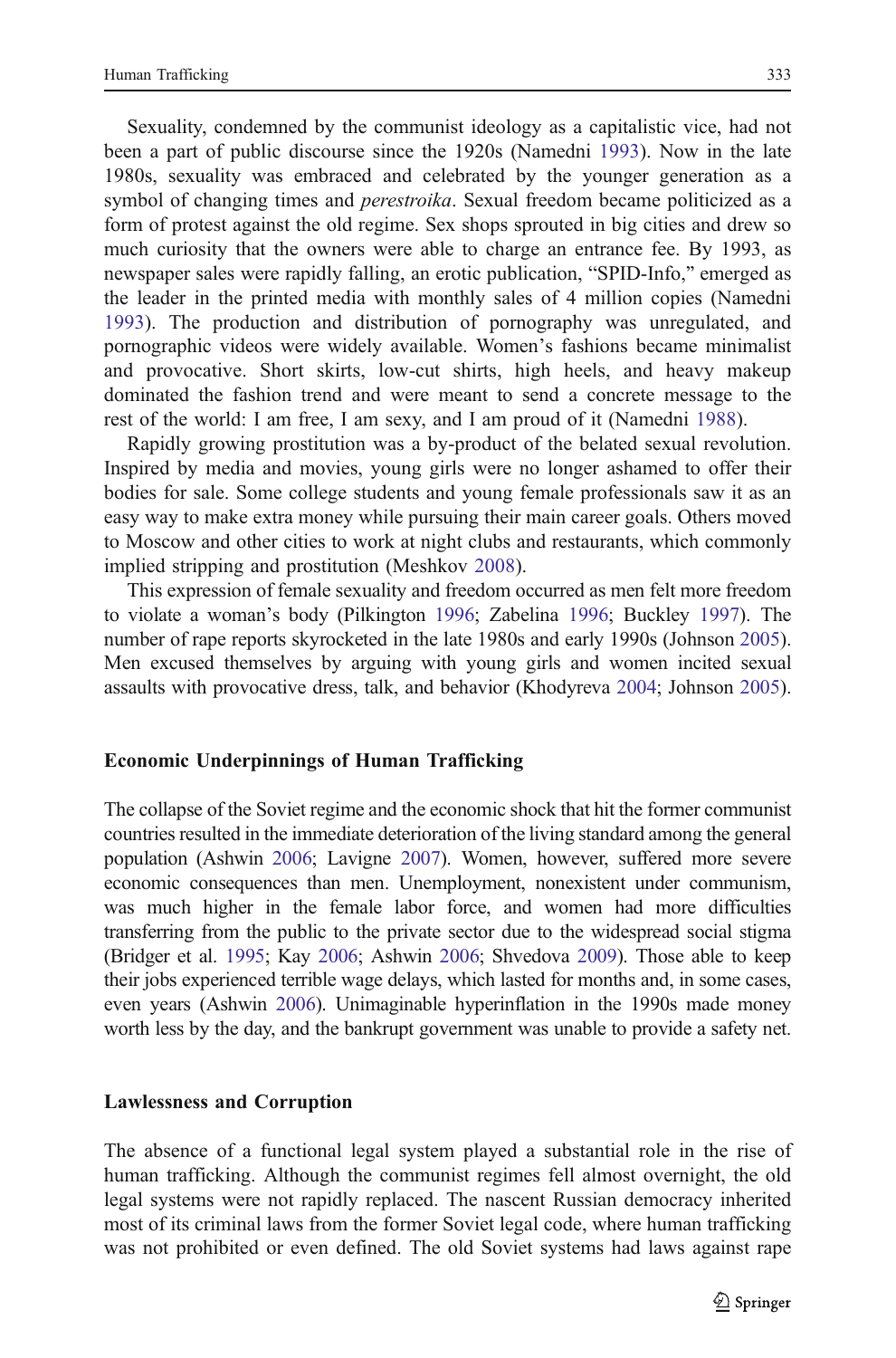and kidnapping, but no laws for domestic abuse or other broad prohibitions that could be used to prosecute traffickers. Domestic violence, when reported, was prosecuted under the article "hooliganism." Thus, human trafficking victims could expect very little legal protection from traffickers unless they were raped or kidnapped. It took over a decade after independence to introduce a law specifically targeted at traffickers (Shelley and Orttung [2005;](#page-14-0) Buckley [2009b\)](#page-11-0).

Naturally, the existence of laws prohibiting human trafficking does not guarantee effective prosecution. Often, law enforcement personnel are participants in the crimes (Sulaimanova [2006](#page-14-0); Kara [2009](#page-12-0); Kozlova [2009](#page-13-0)). Women forced into prostitution by traffickers have exceptionally low trust in law enforcement agencies after being raped by policemen or having had policemen as clients (Waugh [2006](#page-14-0)) and the Russian police are one of the mostly distrusted government institutions (WCIOM [2010a](#page-14-0), [b\)](#page-15-0).

Corruption is rampant across the political and governmental institutions of Russia (e.g., Ledeneva [2006](#page-13-0)). Obtaining forged documents or crossing the Russian border takes no more than a bribe. Corruption makes the job of a trafficker much easier and less risky. In recent years, Russia has become one of the largest exporters in the human trade and a major transit route for human trafficking between Asia and Europe (Buckley [2009b](#page-11-0)). Women from Moldova and Ukraine, as well as Central Asian countries, are transported to Russia before being trafficked to the Balkans, Western Europe, China, Japan, South Korea, and the U.S. (Pyshschulina [2005\)](#page-13-0). Russia has also been an importer of slave labor mostly from Central Asia as Uzbeks and Turkmens get smuggled into Russia and become enslaved as a result of their illegal status.

#### Public Opinion About Human Trafficking

In 2008, a reporter from a major Russian newspaper, Aleksandr Meshkov, gave an interview to an independent radio station in Moscow about his investigation into the topic of human trafficking (Meshkov [2008\)](#page-13-0). For his field study, he traveled to a small town, Ivanovo, 170 miles from Moscow and set up a mock recruitment agency offering work for young women as escorts in the Russian capital. After placing an ad in a number of local newspapers, he received about 30 calls in 2 days and, subsequently, conducted job interviews with these women. His major claim was that all of these women had no illusions about the kind of work they would be expected to do and some had been doing similar work in Ivanovo, and viewed the opportunity to move to Moscow as a job promotion. Based on these interviews, he boldly asserted that women who set on the path of prostitution do so because of laziness and desire to attain sexual pleasure and economic prosperity (ibid.).

Meshkov reported that his investigation did not reveal any signs of forced prostitution. As evidence, he told a story of a brothel in Spain that employed Russian prostitutes. When he confronted the owner about forcing the women to work, the owner fired one of the women. Meshkov claimed the fired woman was so terrified of losing her job that she offered to work for free in exchange for staying in the brothel. He then alleged that all women working abroad as sex workers were making good money, supported their relatives at home and, upon their return back to Russia,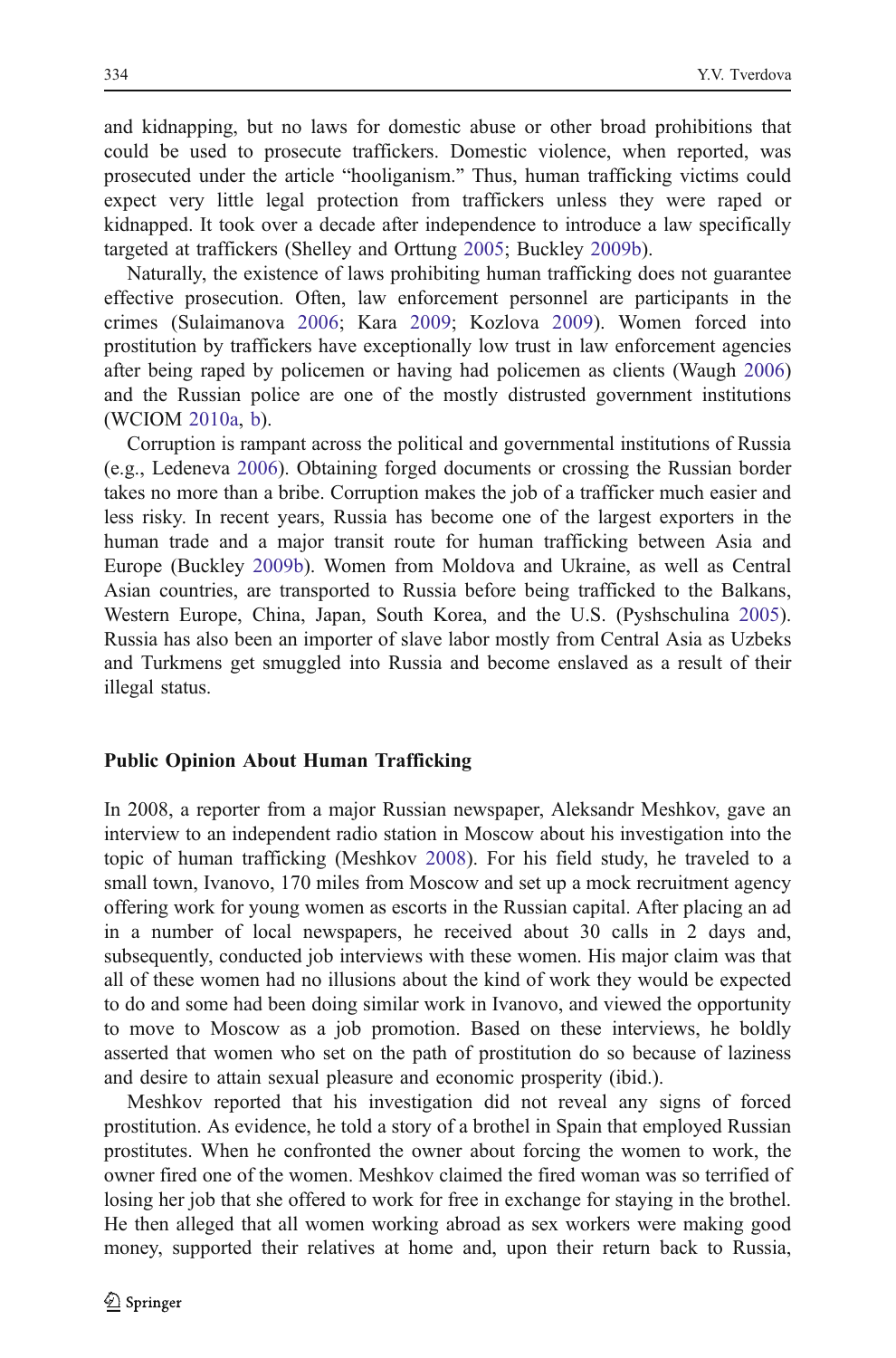bought cars and built summer houses. Eventually, he reluctantly admitted that forced prostitution might exist, but only to a very limited extent (ibid.).

Meshkov's conceptualization of sex workers as libido driven, lazy people, who choose prostitution is widespread among the public (Erokhina [2005\)](#page-12-0). Moreover, Meshkov is a media elite who writes for a major daily newspaper which boasts a monthly circulation of over 30 million copies (Komsomol'skaia Pravda, ID, ZAO [2010\)](#page-13-0). Although the effect of any particular publication or broadcast is hard to estimate, stories like this certainly do nothing to change the existing popular misperceptions about human trafficking and sexual exploitation.

In fact, most Russians are convinced that women trafficked for prostitution are aware of the potential nature of their employment (Kleimenov and Shamkov [2005\)](#page-13-0). In other words, when they sign contracts to work as dancers, waitresses, au pairs, or house cleaners, the perception is that women know and consciously accept that these jobs actually entail sexual services (Bitkina [2004;](#page-11-0) Tiuriukanova [2005](#page-14-0)). As with domestic violence cases, when women are ready to blame themselves for saying the wrong thing thus provoking abuse, many trafficking victims feel that it is their own foolishness that got them into the situation (Kara [2009\)](#page-12-0).

The existing anecdotal evidence demonstrates both Russian men and women are ready to blame the victim. Former sex slaves report that they are rejected by both the society and their own families (Buckley [2009a\)](#page-11-0). These stories are echoed by the accounts of women's crisis centers' workers (Waugh [2006](#page-14-0)). A study by Buckley provides the first scientific look into the public views on the nature and origins of human trafficking in Russia (ibid.). Based on the data from a random sample of 1,600 Russian citizens, she concluded that most Russians underestimated the scale of the problem (ibid.). Only a third of the survey participants agreed that the problem with human trafficking in Russia was substantial (ibid.). Under 18% admitted that they did not know enough to answer the question.<sup>2</sup> Around  $41\%$  of the respondents assigned blame for trafficking on victims while about 41% believed women were duped by criminal gangs or sold into slavery by parents and friends (32.8% and 9.1%, respectively). Approximately, a third of the survey participants thought that the trafficked were mainly prostitutes hoping to earn more abroad. This view is shared by a number of deputies in the State Duma who argued against the antitrafficking law on the grounds that trafficked women are somehow unworthy of help (Buckley [2009a](#page-11-0)). Over 88% of the respondents viewed prostitution as a poor way for a woman to earn money and over 61% viewed it as morally unacceptable (Buckley [2009a](#page-11-0)); however, 41% of the respondents believed that the Russian government should arrange psychological counseling for the victims of trafficking and almost 31% thought that the government should guarantee shelter and protection for these women (ibid.). Still, 15% believed that the women should be left alone to sort out

 $2$  For comparison, the results of a 2006 national survey in Japan (one of the major importers of sex workers from the former communist states) revealed that over 55% of the population knew nothing or did not know much about the state of human trafficking into the country. Almost 83% admitted they knew little, if anything, about the anti-trafficking policies in Japan, but 47% believed that the women should be strictly regulated versus 45% thought they should be offered protection and support. Although 77% of the respondents believed that women work as prostitutes reluctantly, only 6% thought they could be forced to do so (Nami and Keiko [2009\)](#page-13-0).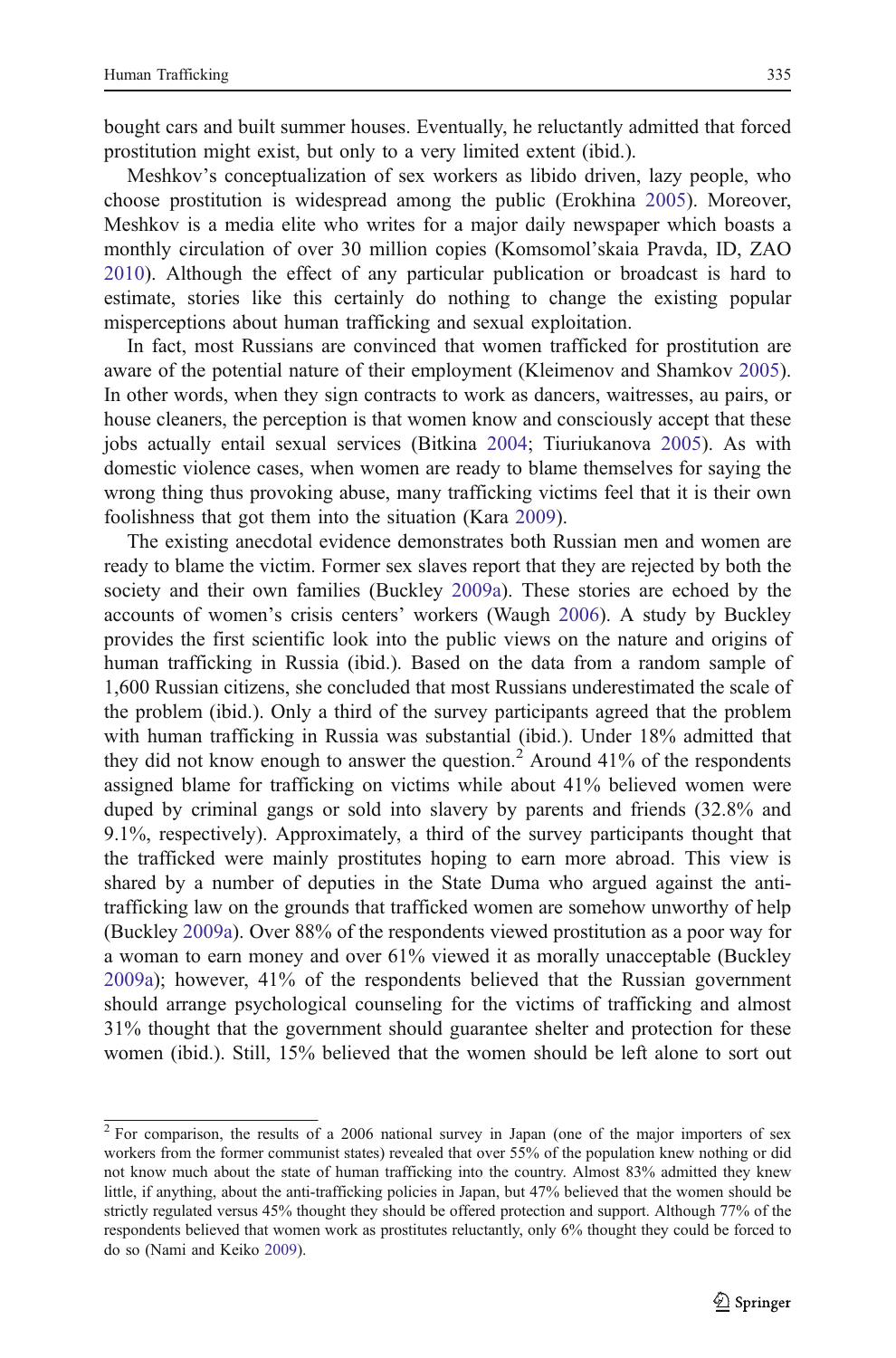their lives, and 4% even suggested they should be punished (ibid.). A large proportion of the survey participants chose the option suggest that trafficking returnees should be sent home to their families while about 9%, in contrast, argued they should be sent back to the countries they came from (ibid.).

In an earlier study, Kleimenov and Shamkov [\(2005](#page-13-0)) collected opinions on human trafficking among experts, ordinary citizens, and law enforcement officers. Although the results of the questionnaire revealed a high level of awareness of human trafficking even among the general public (85% at least "heard about cases like this"), only a little over a third of the respondents thought that it was widespread (Kleimenov and Shamkov [2005\)](#page-13-0). Unsurprisingly, the level of awareness among the experts and law enforcement officers was higher; however, similarly to the general population, only a third of them believed the phenomenon was widespread (ibid.).

Labor exploitation on farms, construction sites, and private homes was named as the most prevalent form of slavery (ibid.). Among the experts and law enforcement officers who responded to the survey, less than half (43%) believed that women were sexually exploited (ibid.). Most, however, were convinced that the majority of women going abroad were local prostitutes who went there to make more money (ibid.). The same group of respondents also felt that due to media coverage about women sold into prostitution abroad, potential job seekers should be well aware of this possibility and those who go agree to take the risks (ibid.).

Contrary to the common belief, research conducted among women who consider working abroad indicates that most, in fact, do not know what kind of work may be in store for them and many have unrealistic expectations (Sulaimanova [2006\)](#page-14-0). Out of 1,200 young women studied by Khodyreva and Tsvetkova, only 10% were prepared to work in prostitution or work around sexual services (Khodyreva and Tsvetkova [2000;](#page-12-0) Khodyreva [2004,](#page-12-0) [2006,](#page-12-0) cited in Buckley [2009a\)](#page-11-0). Accounts of victims also revealed that some rescued women were in shock when they found out they would have to perform sex acts, while some knew or at least suspected (Waugh [2006\)](#page-14-0). None of the women could imagine the conditions of that work (ibid.). Working 10– 12 h, having unprotected sex with up to 10 men a day, being beaten, raped, and deprived of most basic freedoms is appalling by any standard, even if a woman made a conscious choice to become a prostitute (Gulcur and Ilkkaracan [2002\)](#page-12-0). The conditions of this work are so deplorable that some activists call it a "slow genocide of women" (Waugh [2006,](#page-14-0) 64).

## Typical Victims

Surveys by Kleimenov and Shamkov [\(2005](#page-13-0)), suggest most trafficked victims are representatives of marginalized groups, like the unemployed, homeless, prostitutes and orphans. Other accounts suggest that trafficked women are representative of the general female population within a particular age group (Shelley [2005\)](#page-14-0). The truth may lie in the middle, with the majority of trafficking victims coming from lower socioeconomic strata (Stoecker [2005](#page-14-0); Repetskaia [2005\)](#page-13-0). While previous studies of trade in people in Asia, Latin America and Africa portray the typical victim as a young, poor, uneducated female, Russia and other states of the former Soviet Union, however, present one major exception to this rule (Stoecker [2005\)](#page-14-0). Despite the fact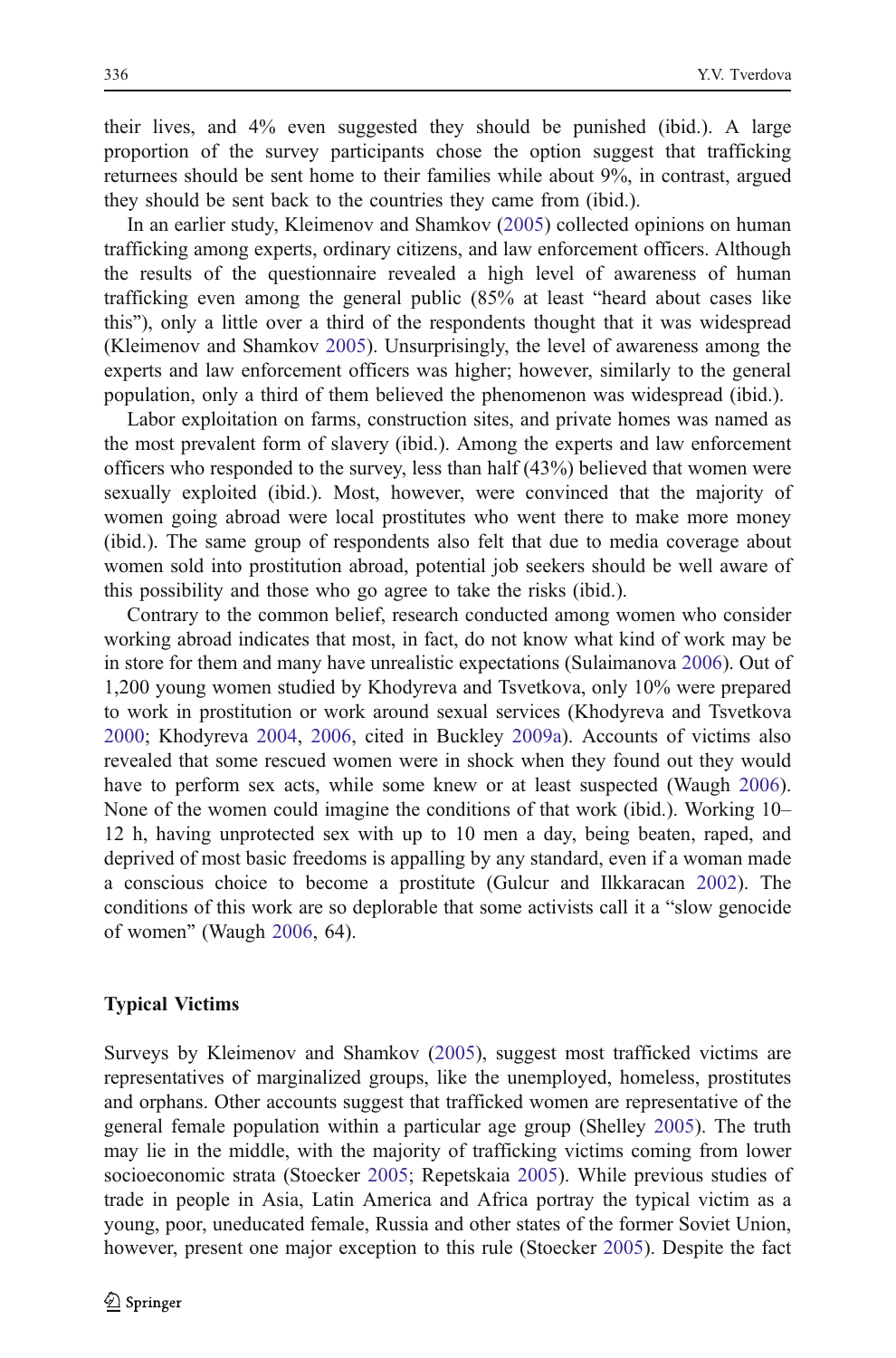that many of the exported Russian sex slaves came from desperate economic situations, many of them also have college degrees (Stoecker [2005\)](#page-14-0).

There are at least two major explanations for why highly educated Russian women fall victim to traffickers. First, the post-communist transition negatively affected *all* social groups in Russia. A part of the former state-owned economy, the highly educated experienced the same harsh wage arrears, job losses, and hyperinflation as their less educated counterparts. Second, a college degree is not a safeguard from naïveté, especially during systemic political and social transition. Desperate for work, young female college graduates sought employment opportunities abroad. Although well educated, they had very limited knowledge of life outside of Russia due to the isolationist policies of the Soviet Union. Whereas during the communist times, Western countries were portrayed as evil powers, after the Soviet collapse, the West suddenly became a symbol of luxury and economic prosperity.

# Victims' Response to Trafficking

The behavior of the trafficked contributes to widespread underestimation of the human trafficking problem. Survivors of trafficking are often threatened with death by traffickers if they try to leave or cooperate with law enforcement (Waugh [2006\)](#page-14-0). They also often face rejection by their home communities and even their own families for their involvement in the sex industry (ibid.). Trafficking survivors often make every effort to keep their experience a secret (ibid.). Psychologically, the avoidance of judgment or condemnation from others that might accompany disclosure may help these survivors cope with their experience (ibid.).

Evidence collected by NGOs across the former Soviet states depicts a sad reality for the victims of trafficking even if they escape (Kara [2009](#page-12-0)). Upon their release from captivity, many women are found to be in the violation of immigration laws and returned to their home countries (Waugh [2006;](#page-14-0) Bernat and Zhilina [2010](#page-11-0)). Some nations like the United States, Italy, and the United Kingdom have provisions for a grace period during which victims are allowed to stay in the country under specific conditions, commonly requiring their cooperation with the law enforcement (Waugh [2006;](#page-14-0) Simeunovic-Patic [2010\)](#page-14-0). Even in the rare cases when former victims agree to help prosecutors and testify in court against traffickers, they have few resources and little protection against retaliation (Waugh [2006](#page-14-0)).

Despite the trauma, many of the former trafficking victims are willing to make another attempt to go abroad for work (Kara [2009](#page-12-0)). The testimony of a 23 year old Moldovan woman, Katia, paints a horrifying picture of the situation those formerly trafficked face upon their arrival home (ibid.). After her father's death, Katia, who lived with her mother in a small town in Moldova, signed up to work in a foreign country (ibid.). A female recruiter made arrangements for her to travel abroad for work. Katia was fifteen at that time. She serviced men in four different countries for 3 years and was finally deported by Dutch authorities. When she returned, her mother had died and Katia was homeless. She was captured by a group of men and transported to Turkey for prostitution. She ran away 1 day and returned to Moldova. Unable to find a job yet again, Katia signed up for what she thought was work as a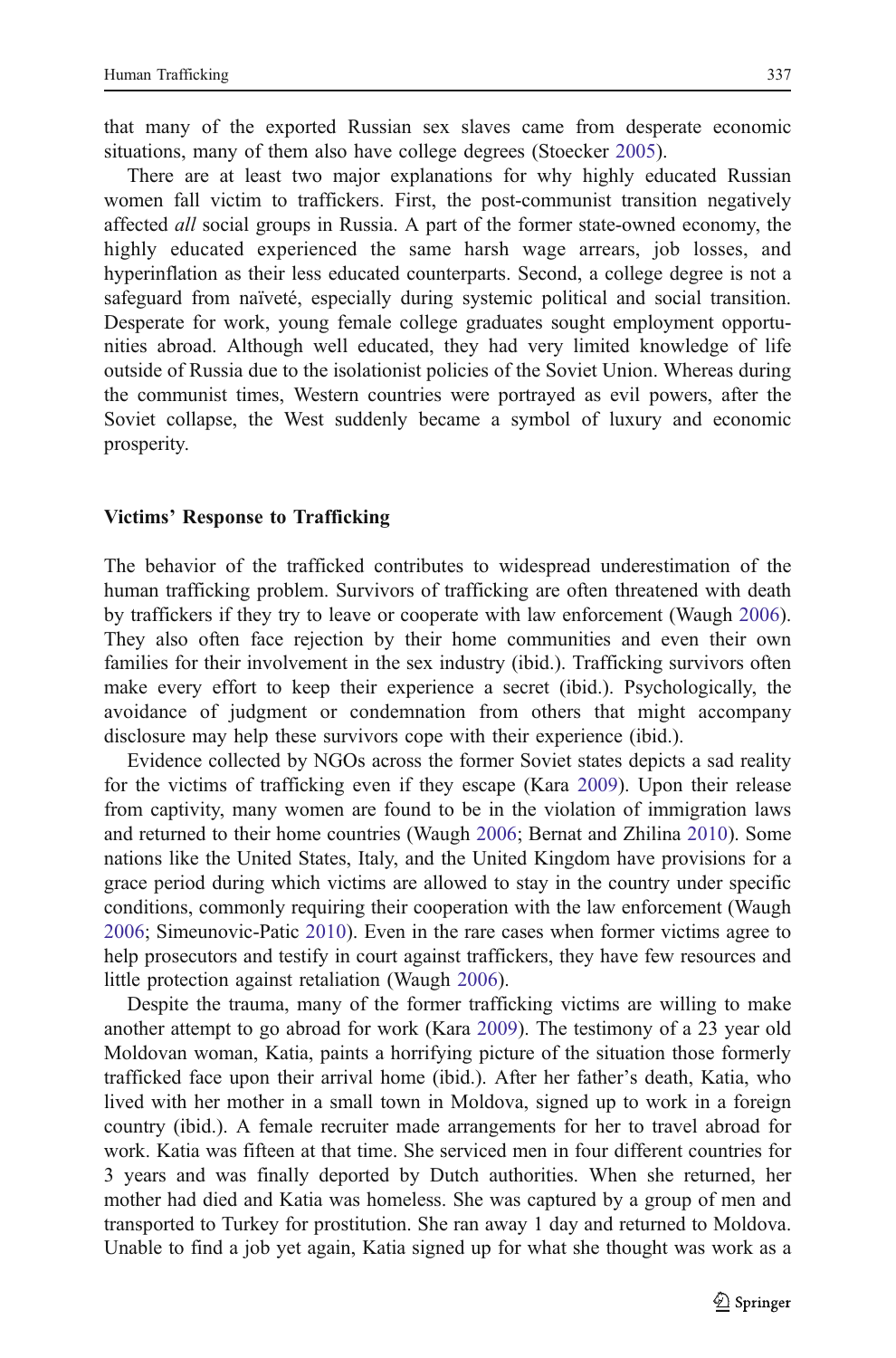housekeeper in the UK. Instead, she ended up as a prostitute in a club in Moscow (Kara [2009\)](#page-12-0).

What could possibly explain Katia's and other re-trafficked women's behavior? The first answer is poverty. After returning to their homes, trafficking victims face the same economic challenges and employment prospects that initially led them abroad. Unable to survive, they may turn back to traffickers. For some, psychological dependence on their abusers may also explain the return to traffickers (Waugh [2006](#page-14-0); Kara [2009](#page-12-0)). After living under the control of their captors, they may have a difficult time adjusting to living in society (Waugh [2006;](#page-14-0) Tsutsumi et al. [2008\)](#page-14-0). Russian society also tends to blame the women and, upon return, they are rejected by the local community (Erokhina [2005](#page-12-0); Kara [2009](#page-12-0)). Unable to return to the fold of society, returnees face an enhanced risk of being re-trafficked (Waugh [2006;](#page-14-0) Kara [2009](#page-12-0)).

For most people, who have never been trafficked, held hostage, and brutally abused, the behavior of trafficking victims may seem perplexing. The victims fall into the same trap signing up with new traffickers and being re-trafficked. They do not always escape when an opportunity presents itself and instead choose to stay with their abusers. They are highly reluctant to cooperate with the law enforcement and testify against those who trafficked them into prostitution. They are not even always willing to use the services offered to them by relief groups (Waugh [2006](#page-14-0)).

Besides the economic and psychological dependency on their captors, this behavior may have a number of explanations. First, many trafficking victims from the former Soviet States have experienced domestic violence before they were trafficked (Shelley [2005](#page-14-0); Kara [2009](#page-12-0)). According to a women's group in Moldova, seven out of ten trafficking victims are also victims of domestic abuse (Kara [2009\)](#page-12-0). As a result, women become desensitized to violence, including sexual assault, and are less likely to seek outside help (ibid.). Second, because of their trafficking experience, women have low trust in the authorities often because of first-hand experiences of the collusion between traffickers and law enforcement officers (ibid.). Third, assistance from relief groups may be too temporary to help (Waugh [2006\)](#page-14-0). Significantly underfunded, relief groups do not typically offer transitional housing, financial support, medical and psychological services, or legal assistance. Without a job, a place to live, and any financial help, women have nowhere to turn, but back to traffickers. Fourth, where prostitution is illegal. women refuse to involve the authorities because they themselves might face charges (Waugh [2006\)](#page-14-0).

#### Anti-Trafficking Efforts

Perhaps, the biggest question for the international community about human trafficking is how to effectively combat it. There are individual success stories from relief groups (Tiuriukanova [2005](#page-14-0); Waugh [2006;](#page-14-0) Ferdean [2008](#page-12-0)) but these do not easily translate into a global and systemic solution. The complexity of the trafficking problem calls for a comparably complex effort to combat it. Because enormous investigative and legal efforts are needed to rescue women from traffickers, the most efficient first step may be prevention. The reduction of poverty would diminish the economic incentives associated with human trafficking. Social programs for the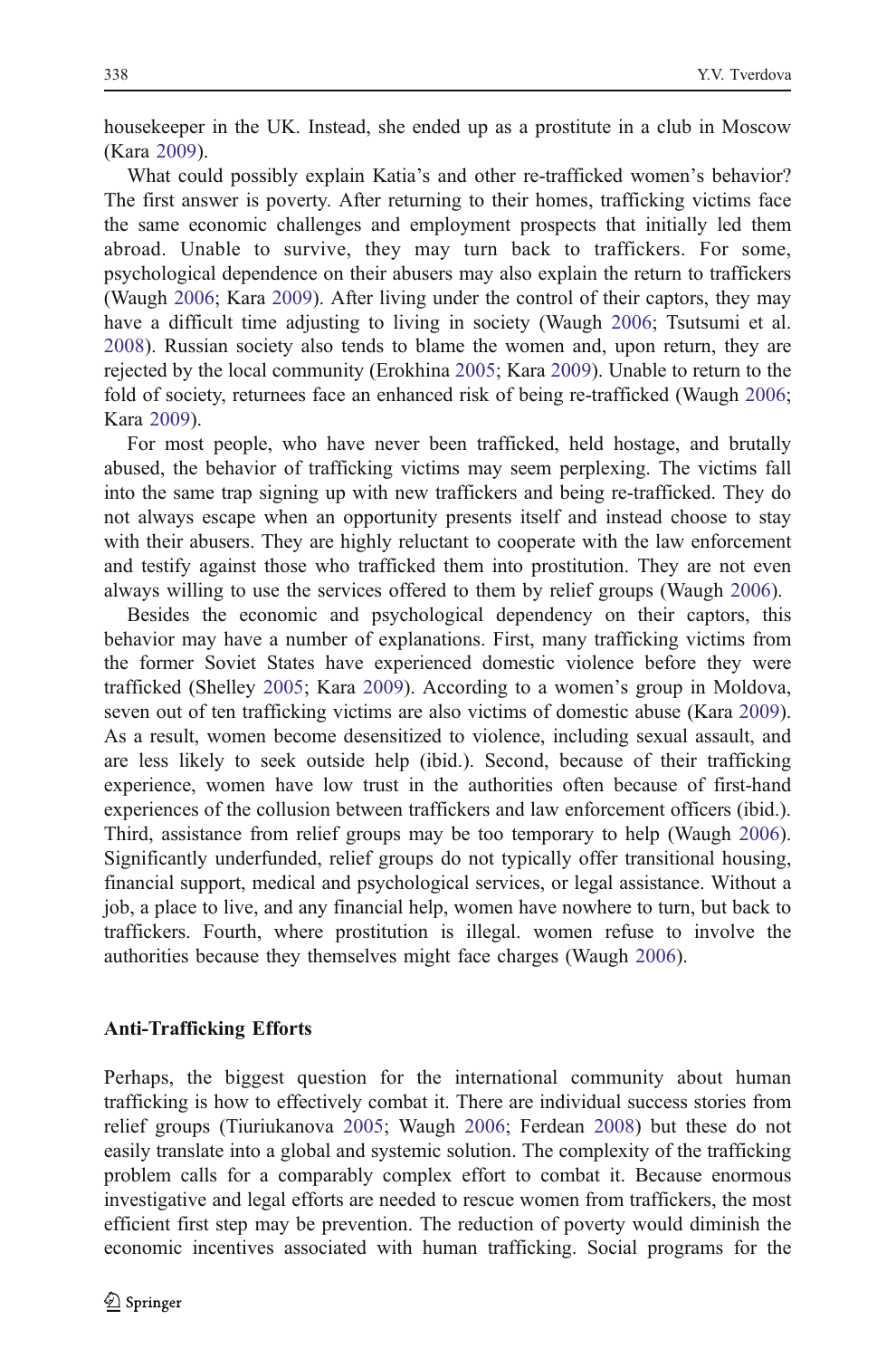underprivileged, including education, vocational training, subsidized childcare, and affordable housing could reduce the incentives to turn to traffickers. While costly and perhaps difficult to implement,, these types of efforts could prove less costly than the current system which tolerates rampant human trafficking.

More feasible alternatives may consist of grassroots information campaigns to educate people about human trafficking. Beginning in 2009, for example, all Ukrainian schools are required to dedicate a class to teach children about antitrafficking efforts in the country (Ukrainskikh Shkol'nikov [2009\)](#page-14-0). Anti-trafficking advertising campaigns should be conducted on a massive scale (Tiuriukanova and Dzialoshinskii [2008](#page-14-0)). At present, most of the information about trade in persons in Russia is delivered in the form of sensational stories in newspapers and on television, as well as occasional brief reports in the criminal news (Buckley [2009b\)](#page-11-0). Whereas the latter may remain unnoticed, the former are perceived as individual cases rather than a massive phenomenon. The majority of the Russian population, including law enforcement officers, underestimates the scale of human trafficking. Public opinion in Russia and elsewhere is also negatively biased against victims of trafficking. Shockingly, focus group participants, law enforcement officers, and journalists investigating the issue at times use spiteful, demeaning language when talking about victims (Erokhina [2005](#page-12-0)).

The major obstacle in the way of effective policy is pervasive corruption. In the 2009 Transparency International report, Russia received a score of 2.2, which puts it on the 146th place among 180 nations surveyed that year (Corruption Perception Index [2009](#page-12-0)). Corruption is as rampant in other former Soviet republics such as Ukraine and Moldova which have also suffered from a rapid increase in trafficking in people (ibid.). According to the same report, Ukraine shares the 146th place with Russia as well as Zimbabwe and Sierra Leone, while Moldova is on the 89 place with a score of 3.3 (ibid.)<sup>3</sup>

Having limited resources to stop the sex trade, many NGOs and crisis centers for women deal with the survivors of human trafficking (Derks [2000](#page-12-0); Tiuriukanova [2005\)](#page-14-0). In fact, women's organizations are credited with raising public awareness about the issue and lobbying the state for anti-trafficking legislation and funds to provide support for the victims (Buckley [2009b](#page-11-0)). A wide network of crisis centers for the trafficked both in the host and home countries is absolutely necessary for reducing trafficking and re-trafficking (Ferdean [2008;](#page-12-0) Tsutsumi et al. [2008\)](#page-14-0). If the rescued victims have a place to stay, legal, medical and psychological support and, a clear vision of how to change their lives they will be more likely to bring charges against their captors and less likely to be re-trafficked (Simeunovic-Patic [2010](#page-14-0)).

A growing number of nations have addressed the other side of trafficking—the demand-side (Yen [2008;](#page-15-0) Sanders [2009\)](#page-13-0). In 1998, Sweden was the first country that made illegal the purchase (but not the sale) of sexual services (Ekberg [2004;](#page-12-0) Munro [2006\)](#page-13-0). Behind this legislation is the underlying logic that prostitution essentially represents violence against women (Farley [2004\)](#page-12-0). Other Scandinavian countries,

<sup>&</sup>lt;sup>3</sup> The Corruption Perception Index (CPI) released by Transparency International on an annual basis ranges from 0 to 10, with 10 being the least corrupt. It is a poll of polls based on a set of surveys mostly conducted among international business elites and country experts, but occasionally supplemented by mass public opinion surveys.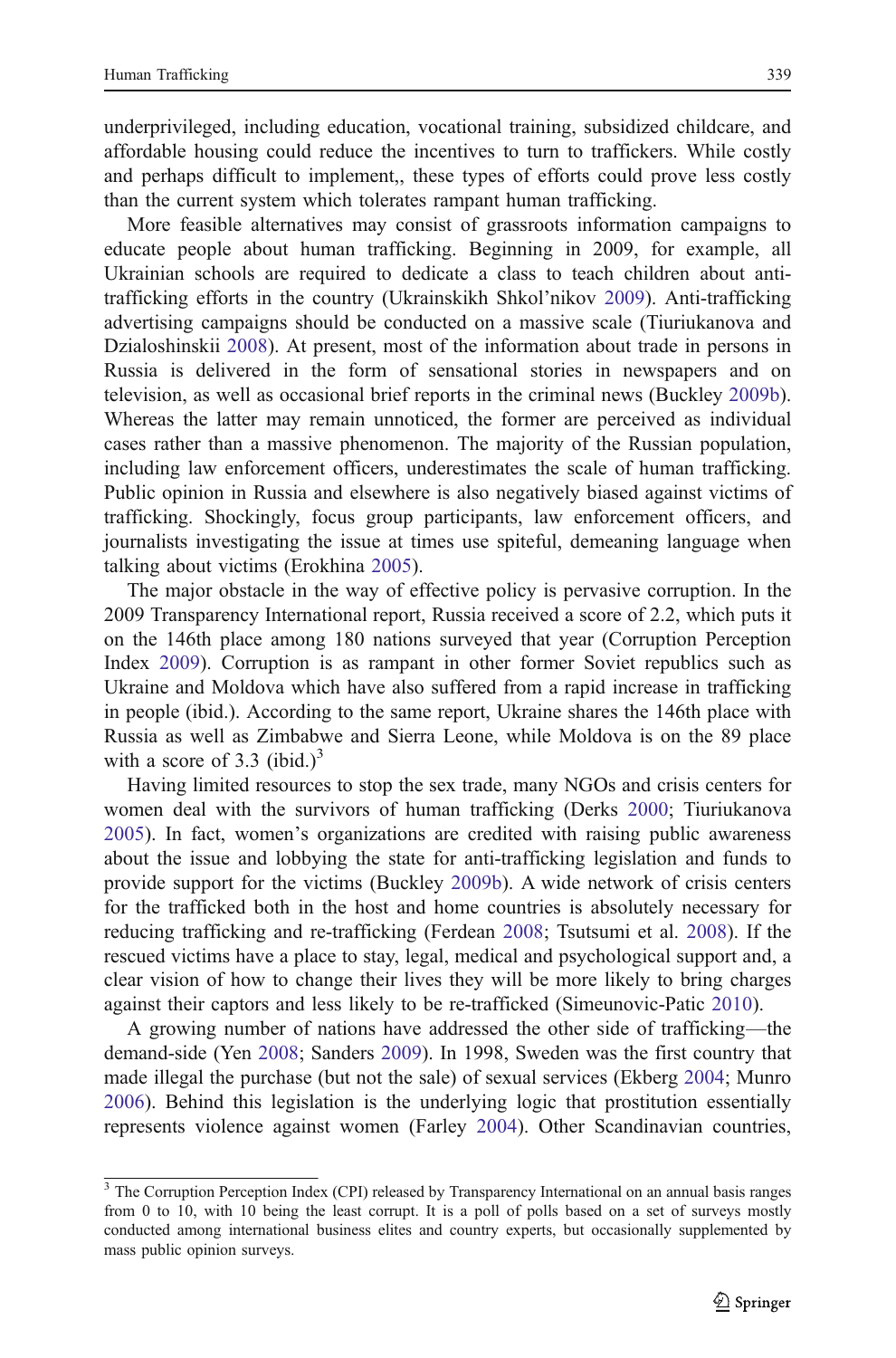<span id="page-11-0"></span>such as Norway and Finland, followed the suit and subsequently adopted similar laws (Strom [2009\)](#page-14-0). Because the upsurge of human trafficking into the developed countries is often associated with the increased demand for sexual services, criminalizing the purchase of sexual services or at least allowing it only in strictly monitored brothels may be an alternative way of pushing down the demand for prostitution.

To protect people, women and children in particular, from the atrocities of modern slavery, repressive (along with educational) measures may be necessary to deter traffickers as well as men, the primary customers for trafficked women, carelessly buying sex from enslaved women. There are no more important human rights than the right for life and freedom from slavery—the rights brutally violated by traffickers, whose business is perpetuated by the users of slave labor. We must protect them first.

Open Access This article is distributed under the terms of the Creative Commons Attribution Noncommercial License which permits any noncommercial use, distribution, and reproduction in any medium, provided the original author(s) and source are credited.

#### References

- "40 Chelovek Soobshchili o Faktakh Torgovli Liud'mi v Krasnii Krest (Sankt-Peterburg)." Regnum. [http://](http://www.regnum.ru/news/1277974.html) [www.regnum.ru/news/1277974.html.](http://www.regnum.ru/news/1277974.html) Accessed 26 April 2010.
- Agathangelou, Anna M. and Lily H.M. Ling. 2003. "Desire Industries: Sex Trafficking, UN Peacekeeping, and the Neo-Liberal World Order." Brown Journal of World Affairs Summer-Fall, 10(1): 133–148.
- Allred, Keith J. 2006. "Peacekeepers and Prostitutes: How Deployed Forces Fuel the Demand for Trafficked Women and New Hope for Stopping It." Armed Forces and Society 33(5).
- Aronowitz, Alexis A. 2001. "Smuggling and Trafficking in Human Beings: The Phenomenon, The Markets that Drive it and the Organizations that Promote It," European Journal of Criminal Policy and Research, 9(2): 163–195.
- Ashwin, Sarah (ed.). 2006. Adapting to Russia's New Labour Market: Gender and Employment Behaviour. New York: Routledge.
- Bales, Kevin and Zoe Trodd. 2008. To Plead Our Own Cause: Personal Stories by Today's Slaves. New York: Cornell University.
- Bernat, Frances and Tatyana Zhilina. 2010. "Human Trafficking: The Local Becomes Global," Women and Global Justice, 20(1): 2–9.
- Bernstein. Laurie. 1995. Sonia's Daughters: Prostitutes and Their Regulation in Imperial Russia. Berkeley: University of California Press.
- Bertone, Andrea Marie. 1999. "Sexual trafficking in women: International political economy and the politics of sex," Gender Issues 18(1): 4–22.
- Bishop, Claire. 2003. "The Trafficking Victims Protection Act of 2000: Three Years Later," International Migration, 41(5): 219–231.
- Bitkina, Svetlana. 2004. "Pautina dlya Lolit." Rossiiskaia Gazeta. [http://www.rg.ru/2004/03/24/rabini.](http://www.rg.ru/2004/03/24/rabini.html) [html](http://www.rg.ru/2004/03/24/rabini.html). Accessed 24 March 2004.
- Bridger, Sue, Rebecca Kay, and Kathryn Pinnick. 1995. No More Heroines? Russia, Women and the Market. New York: Routledge.
- Buckley, Mary (ed.). 1997. Post-Soviet Women: from the Baltic to Central Asia. Cambridge: Cambridge University Press.
- Buckley, Mary. 2009a. "Public Opinion in Russia on the Politics of Human Trafficking." Europe-Asia Studies, 61(2): 213–248.
- Buckley, Mary. 2009b. "Human trafficking in the twenty-first century: implications for Russia Europe and the World," in Gender Politics in Post-Communist Eurasia. Linda Racioppi and Katherine O'Sullivan (eds.). East Lansing: Michigan State University Press.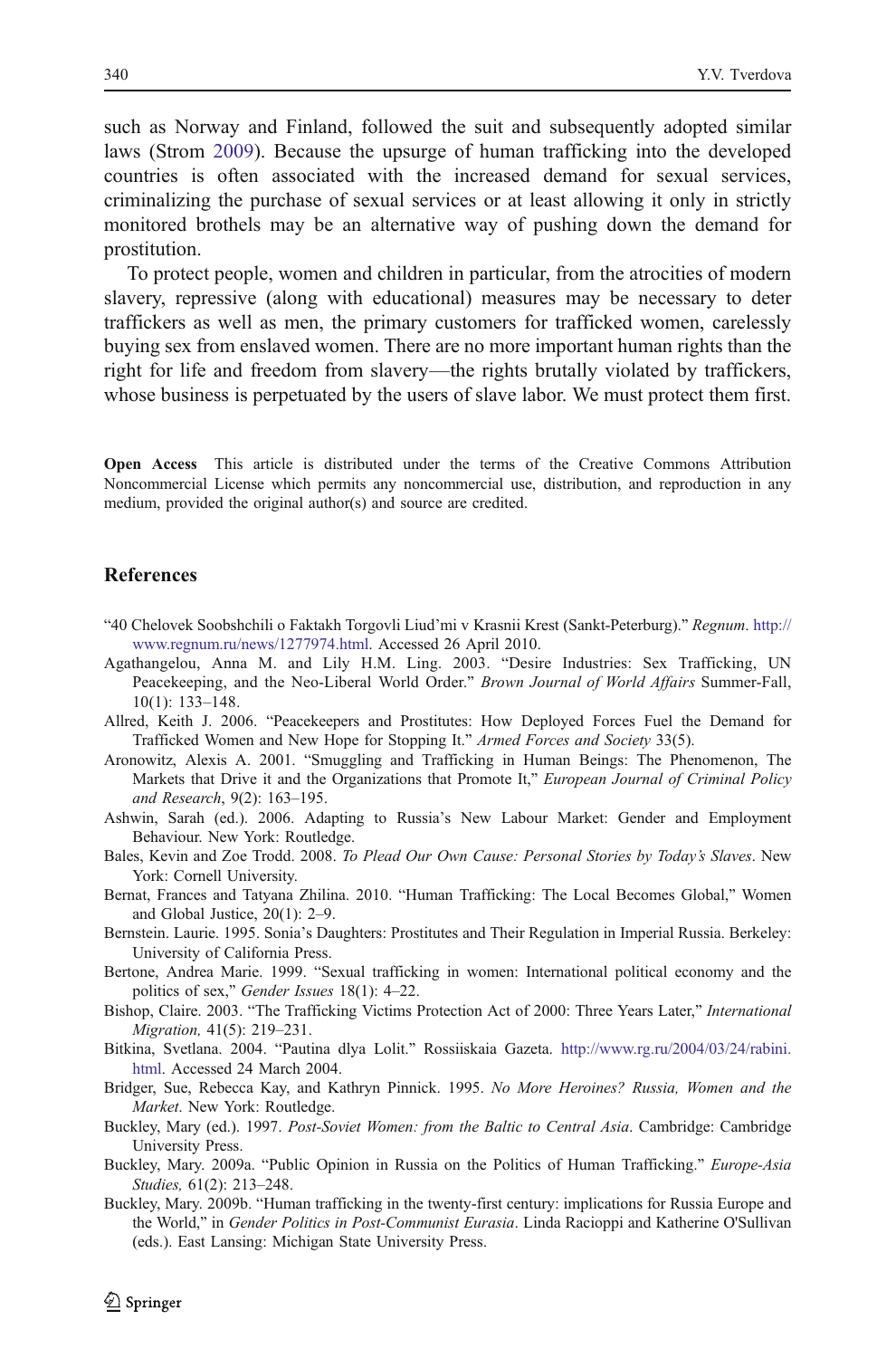- <span id="page-12-0"></span>Cadet, Jean-Robert. 1998. Restavec: From Haitian Slave Child to Middle-Class American. Austin: University of Texas Press.
- Caldwell, Gillian, Steven Galster and Nadia Steinozer. 1997. Crime and Servitude: An Expose of the Traffic in Women for Prostitution in the Newly Independent States. NY: Global Survival Network and International League for Human Rights.
- Chuang, Janie 1998. "Redirecting the debate over trafficking in women: definitions, paradigms, and context," Harvard Human Rights Journal, 11:65.
- Corruption Perception Index. 2009. Transparency International. [http://www.transparency.org/policy](http://www.transparency.org/policy<?tf=)\_ research/surveys\_[indices/cpi/2009/cpi](http://www.transparency.org/policy<?tf=)\_2009\_table. Accessed 24 May 2010
- Derks, Annuska. 2000. "Combating trafficking in South-East Asia: a review of policy and programme responses," IOM Migration Research Series, No. 2, Geneva.
- Ekberg, Gunilla. 2004. "The Swedish Law that Prohibits the Purchase of Sexual Services Best Practices for Prevention of Prostitution and Trafficking in Human Beings." Violence Against Women, 10(10): 1187–1218.
- Erokhina, Liudmila. 2005. "Trafficking in Women in the Russian Far East: A Real or Imaginary Phenomenon?" in Human Traffic and Transnational Crime: Eurasian and American Perspectives," Sally Stoecker and Louise Shelley (eds.). New York: Rowman and Littlefield Publishers, Inc.
- Farley, Melissa. 2004. "'Bad for the Body, Bad for the Heart': Prostitution Harms Women Even if Legalized or Decriminalized." Violence Against Women, 10(10): 1087–1125.

Farr, Kathryn. 2005. Sex Trafficking: The Global Market in Women and Children. Portland, OR: Worth.

- Ferdean, Adriana. 2008. "Assistance and Protection for Victims of Human Trafficking." Revista de Cercetare si Interventie Sociala, 22: 98–107.
- Gallagher, Anne. 2001. "Human rights and the new UN protocols on trafficking and migrant smuggling: a preliminary analysis," Human Rights Quarterly, 23: 975-1004.
- Goździak, Elzbieta, and Micah Bump. 2008. "Data and Research on Human Trafficking: Bibliography of Research-Based Literature." Institute for the Study of International Migration, Submitted to the NCJRS, Doc. No. 224392, October 2008.
- Graycar, Adam. 1999. "Trafficking in human beings." Speech, International Conference on Migration, Culture and Crime, Israel, 7 July.
- Gulcur, Leyla, and Pinar Ilkkaracan. 2002. "The 'Natasha' Experience: Migrant Sex Workers from the Former Soviet Union and Eastern Europe in Turkey." Women's Studies International Forum 25 (4):411–421.
- Hughes, Donna. 2000. "The "Natasha" trade: The transnational shadow market of trafficking in women," Journal of International Affairs, 53(2): 625–651.
- Hughes, Donna. 2002. "Trafficking for sexual exploitation: the case of the Russia Federation." IOM Migration Research Series, No. 7, Geneva.
- Hughes, Donna, Katherine Chon, and Derek Ellerman. 2007. "Modern-Day Comfort Women: The U.S. Military, Transnational Crime, and the Trafficking of Women." Violence Against Women, 13 (9): 901– 922
- Hyland, Kelly. 2001. "Protecting human victims of trafficking: an American framework," Berkeley Women's Law Journal, 16: 29–71.
- International Organization for Migration. 1995. "Trafficking and prostitution: the growing exploitation of women from Central and Eastern Europe," Geneva.
- Johnson, Janet Elise. 2005. "Violence against women in Russia," in Ruling Russia: Law, Crime, and Justice in a Changing Society. William Alex Pridemore (ed.). Lanham: Rowman and Littlefield Publishers Inc.
- Kara, Siddharth. 2009. Sex Trafficking: Inside the Business of Modern Slavery. New York: Columbia University Press.
- Kay, Rebecca. 2006. Men in Contemporary Russia: The Fallen Heroes of Post-soviet Change? Burlington: Ashgate.
- Kelly, Liz and Linda Regan. 2000. "Stopping traffic: exploring the extent of, and responses to, trafficking in women for sexual exploitation in the UK," Home Office, Police Research Series, Paper 125, London.
- Khodyreva, Natalia. 2004. "Sexuality for Whom? Paid Sex and Patriarchy in Russia," in Sexuality and Gender in Postcommunist Eastern Europe and Russia. Alexandr Stulhoger and Theo Sandfort (eds.). New York: Haworth Press.

Khodyreva, Natalia. 2006. Sovremennie Debati o Prostitutsii. St. Petersburg: Aleteiia.

Khodyreva, Natalia, and Maria Tsvetkova. 2000. "Rossiianki i Yavlenie Treffika." Sotsiologicheskie Issledovaniya, 11: 141–144.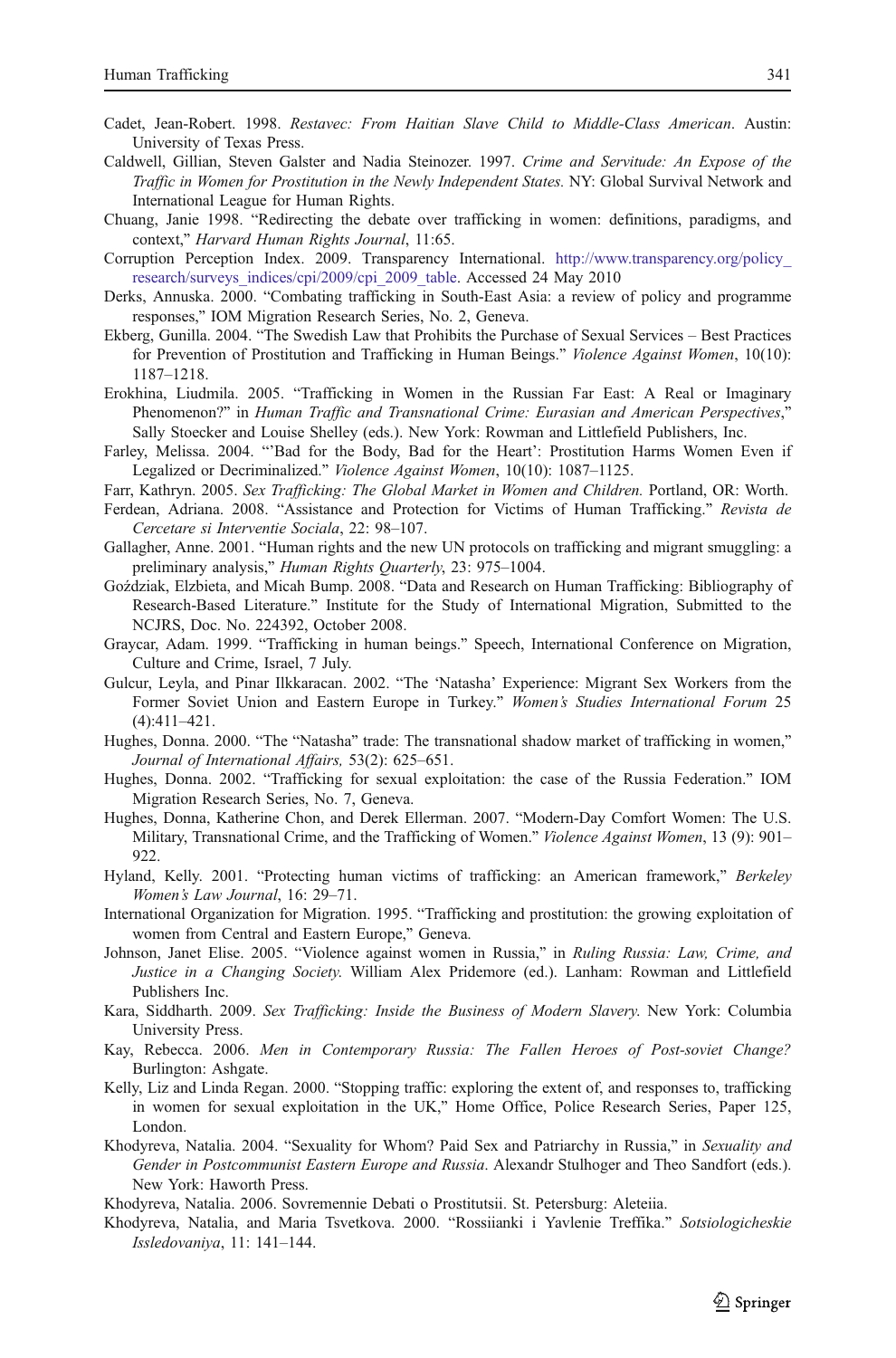- <span id="page-13-0"></span>Kleimenov, Mikhail and Stanislav Shamkov. 2005. "Criminal Transportation of Persons: Trends and Recommendations," in Human Traffic and Transnational Crime: Eurasian and American Perspectives," Sally Stoecker and Louise Shelley (eds.). New York: Rowman and Littlefield Publishers, Inc.
- Klopcic, Alja. 2004. "Trafficking in Human Beings in Transition and Post-Conflict Countries," Human Security Perspectives, 1(1): 7–12.
- Komsomol'skaia Pravda, ID, ZAO. 2010. RB.ru Russian business. [http://www.rb.ru/biz/companies/show/](http://www.rb.ru/biz/companies/show/559917) [559917.](http://www.rb.ru/biz/companies/show/559917) Retrieved 11 Sept 2010.
- Kozlova, Natalia. 2009. "Raba Liubvi pod Zakaz: Polkovnik GRU Komplektoval Zagranichnie Bordeli." Rossiiskaya Gazeta, March 31. [http://www.rg.ru/2009/03/31/rabstvo.html.](http://www.rg.ru/2009/03/31/rabstvo.html)
- Kyle, David and Rey Koslowski. (eds.). 2001. Global Human Smuggling: Comparative Perspectives. Collegeville: St. John's University Press.
- Laczko, Frank. 2002. "Human trafficking: the need for better data," Migration Information Source, 1.
- Laczko, Frank and June J.H. Lee. 2003. "Developing better indicators of human trafficking for Asia," Expert Group Meeting on Prevention of International Trafficking, Seoul, Korea, 22–23 Sept.
- Laczko, Frank and Elzbieta Gozdziak. 2005. Data and Research on Human Trafficking: A Global Survey, Geneva: IOM Press.
- Lavigne, Marie. 2007. The Economics of Transition: From Socialist Economy to Market Economy. London: Palgrave Macmillan.
- Ledeneva, Alena. 2006. How Russia Really Works: The Informal Practices That Shaped Post-Soviet Politics and Business. Ithaca: Cornell University Press.
- Malakhov, Aleksandr. 2001. "Tri Veka Rossiiskoi Prostitutsii." Kommersant-Den'gi, 17-18, 5 May 2001.
- Mendelson, Sarah E. 2005. Barracks and Brothels: Peacekeepers and Human Trafficking in the Balkans. Washington DC: CSIS Press.
- Meshkov, Aleksandr. 2008. "Kto i Kak Organizuet Seksual'nie Razvlechenia dlia Vzroslikh." Interview with Olga Bichkova. Svoimi Glazami, July 7. Moscow: Radio Echo Moskvi.
- Munro, Vanessa. 2006. "Stopping Traffic? A Comparative Study of Responses to the Trafficking in Women for Prostitution." British Journal of Criminology, 46: 318–333.
- "Namedni 1987". 1997. Namedni 1961-2003: Nasha Era, March 1. Moscow: NTV. [http://video.google.](http://video.google.com/videoplay?docid=-6710053822744889597) [com/videoplay?docid=-6710053822744889597](http://video.google.com/videoplay?docid=-6710053822744889597).
- "Namedni 1988". 1997. Namedni 1961-2003: Nasha Era, March 1. Moscow: NTV. [http://video.google.](http://video.google.com/videoplay?docid=1641985269931716530) [com/videoplay?docid=1641985269931716530.](http://video.google.com/videoplay?docid=1641985269931716530)
- "Namedni 1993". 1997. Namedni 1961-2003: Nasha Era, March 1. Moscow: NTV. [http://video.google.](http://video.google.com/videoplay?docid=-7082897323151509201) [com/videoplay?docid=-7082897323151509201](http://video.google.com/videoplay?docid=-7082897323151509201).
- Nami, Otsuki, and Hatano Keiko. 2009. "Japanese Perceptions of Trafficking in Persons: An Analysis of the 'Demand' for Sexual Services and Policies for Dealing with Trafficking Survivors." Social Science Japan Journal, 12(1): 45–70.
- Orlova, Alexandra. 2004. "From Social Dislocation to Human Trafficking: The Russian Case." Problems of Post-Communism, 51(6): 14–22.
- Pilkington, Hillary (ed.). 1996. Gender, Generation and Identity in Contemporary Russia. New York: Routledge.
- Pyshschulina, Olga. 2005. "An Evaluation of Ukrainian Legislation to Counter and Criminalize Human Trafficking," in Human Traffic and Transnational Crime: Eurasian and American Perspectives," Sally Stoecker and Louise Shelley (eds.). New York: Rowman and Littlefield Publishers, Inc.
- Repetskaia, Anna. 2005. "Classifying the Elements of Human Trafficking Crimes," in Human Traffic and Transnational Crime: Eurasian and American Perspectives," Sally Stoecker and Louise Shelley (eds.). New York: Rowman and Littlefield Publishers, Inc.
- Richards, Kathy. 2004. "The Trafficking of Migrant Workers: What are the Links Between Labour Trafficking and Corruption?" International Migration, 42(5): 147–168.
- Ruzanova, Nina. 2008. "Uzbeshnii Bizness." Rossiiskaya Gazeta. [http://www.rg.ru/2008/11/26/reg-sibir/](http://www.rg.ru/2008/11/26/reg-sibir/uzbeki.html) [uzbeki.html](http://www.rg.ru/2008/11/26/reg-sibir/uzbeki.html). Accessed 26 Nov 2008
- Ryf, Kara. 2002. "The first modern anti-slavery law: the Trafficking Victims Protection Act of 2000," Case Western Reserve Journal of International Law, 34: 45–71.
- Salt, John and Jeremy Stein. 1997. "Migration as a Business: The Case of Trafficking," International Migration, 35(4): 467–494.
- Sanders, Teela. 2009. "Kerbcrawler Rehabilitation Programmes: Curing the 'Deviant' Male and Reinforcing the 'Respectable' Moral Order." Critical Social Policy, 29(1): 77–99.
- Savona, Ernesto U. and Sonia Stefanizzi. 2007. Measuring Human Trafficking: Complexities and Pitfalls, Springer-Verlag, New York.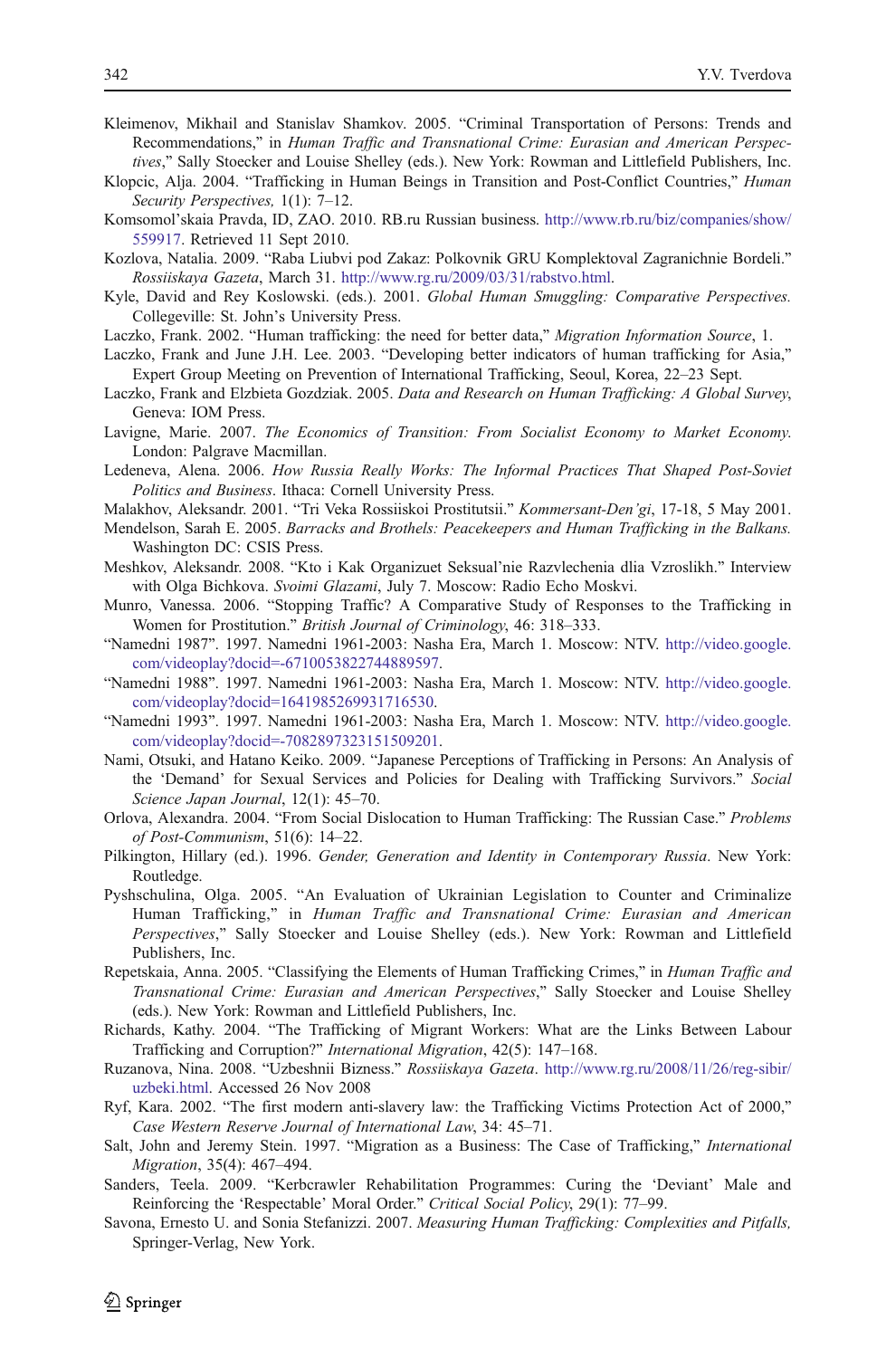- <span id="page-14-0"></span>Schloenhardt, Andreas. 1999. "Organized Crime and the Business of Migrant Trafficking: An Economic Analysis." Crime, Law and Social Change, 32: 203–233.
- Shannon, Sarah. 1999. "Prostitution and the Mafia : The Involvement of Organized Crime in the Global Economy," in Illegal Immigration and Commercial Sex. The New Slave Trade. Phil Williams (ed.). London: Frank Cass Publishers.
- Shelley, Louise (2003) Trafficking in women: the business model approach. Brown Journal of World Affairs 10:119–131.
- Shelley, Louise. 2005. "Russian and Chinese Trafficking: A Comparative Perspective," in Human Traffic and Transnational Crime: Eurasian and American Perspectives. Sally Stoecker and Louise Shelley (eds.). New York: Rowman and Littlefield Publishers, Inc.
- Shelley, Louise, and Robert Orttung. 2005. "Russia's Efforts to Combat Human Trafficking: Efficient Crime Groups versus Irresolute Societies and Uncoordinated States," in Ruling Russia: Law, Crime, and Justice in a Changing Society. William Alex Pridemore (ed.). Lanham: Rowman and Littlefield Publishers, Inc.
- Shigekane, Rachel. 2007. "Rehabilitation and Community Integration of Trafficking Survivors in the United States." Human Rights Quarterly 29:112.
- Shvedova, Nadezhda. 2009. "Gender Politics in Russia," in Gender Politics in Post-Communist Eurasia. Linda Racioppi and Katherine O'Sullivan (eds.). East Lansing: Michigan State University Press.
- Simeunovic-Patic, Biljana. 2010. "Protection and Assistance to Victims of Human Trafficking in Serbia: Recent developments." European Journal of Criminology, 7(1): 45–60.
- Smith, Charles Anthony and Heather M. Smith. 2008. "Human trafficking: the unintended effects of UN intervention." Paper presented at the annual meeting of the Western Political Science Association, Manchester Hyatt, San Diego, California, 20 Mar 2008.
- Stoecker, Susan. 2005. "Human Trafficking: A New Challenge for Russia and the United States," in Human Traffic and Transnational Crime: Eurasian and American Perspectives. Susan Stoecker and Louise Shelley (eds.). Lahman: Rowman and Littlefield.
- Strom, Agnete. 2009. "A Glimpse into 30 Years of Struggle against Prostitution by the Women's Liberation Movement in Norway." Reproductive Health Matters, 17(34): 29–37.
- Sulaimanova, Saltanat. 2006. "Trafficking in Women from the Former Soviet Union for the Purposes of Sexual Exploitation," in Trafficking and the Gloval Sex Industry. Karen Beeks and Delila Amir (eds.). Lanham: Lexington Books.
- Taylor, Ian, and Ruth Jamieson. 1999. "Sex trafficking and the mainstream of market culture." Crime Law and Social Change, 32(3): 257–278.
- Tiuriukanova, Elena. 2005. "Female Labor Migration Trends and Human Trafficking: Policy Recommendations," in Human Traffic and Transnational Crime: Eurasian and American Perspectives," Sally Stoecker and Louise Shelley (eds.). New York: Rowman and Littlefield Publishers, Inc.
- Tiuriukanova, Elena, and Iosif Dzialoshinskii. 2008. Torgovlia Liud'mi: SMI kak Resurs Obshchestvennogo Protivodeistviia Sovremennomu Rabstvu. International Organization for Migration (IOM). Moscow: ZAO "CitiPressService".
- Tritaki, Panagiota. 2003. Peacekeepers and sex trafficking: supply and demand in the aftermath of the Kosovo conflict. Unpublished thesis in the Faculty of the Fletcher School of Law and Diplomacy.
- Tsutsumi, Atsuro, Takashi Izutsu, Amod Poudyal, Seika Kato, and Eiji Marui. 2008. "Mental Health of Female Survivors of Human Trafficking in Nepal." Social Science and Medicine, 66(8): 1841–1847.
- "Ukrainskikh Shkol'nikov Budut Uchit', kak ne Bit' Pokhishchennimi." 2009. Obozrevatel, June 20. [http://obozrevatel.com/news/2009/6/19/308649.htm.](http://obozrevatel.com/news/2009/6/19/308649.htm)
- UNODC (United Nations Office on Drugs and Crime). 2006. "Trafficking in Persons: Global Patterns."
- U.S. State Department. 2006. "Trafficking in persons annual report." [http://www.state.gov/g/tip/rls/tiprtp/](http://www.state.gov/g/tip/rls/tiprtp/2006/65990.htm) [2006/65990.htm](http://www.state.gov/g/tip/rls/tiprtp/2006/65990.htm). Accessed 4 May 2010.
- "V Bashkirii Zaderzhan Torgovets Liud'mi iz Armenii". 2010. Regnum. [http://www.regnum.ru/news/](http://www.regnum.ru/news/1286179.html) [1286179.html](http://www.regnum.ru/news/1286179.html). Accessed 21 May 2010.
- Viuhko, Minna. 2010. "Human Trafficking for Sexual Exploitation and Organized Procuring in Finland." European Journal of Criminology, 7(1): 61–75.
- "V Novosibirske Osuzhdena Grazhdanka Uzbekistana za Torgovliu Liud'mi." 2010. Regnum. [http://www.](http://www.regnum.ru/news/1279878.html) [regnum.ru/news/1279878.html](http://www.regnum.ru/news/1279878.html). Accessed 1 May 2010.
- Waugh, Louise. 2006. Selling Olga: Stories of Human Trafficking and Resistance. London: Weidenfeld and Nicolson.
- WCIOM (Wserossiiskii Centr Izuchenia Obshchestvennogo Mnenia). 2010a. "Rossiiskaia Milicia: Geroi ili Prestupniki?" Press Release 1540. [http://old.wciom.ru/arkhiv/tematicheskii-arkhiv/item/single/](http://old.wciom.ru/arkhiv/tematicheskii-arkhiv/item/single/13684.html) [13684.html](http://old.wciom.ru/arkhiv/tematicheskii-arkhiv/item/single/13684.html). Accessed 19 July 2010.